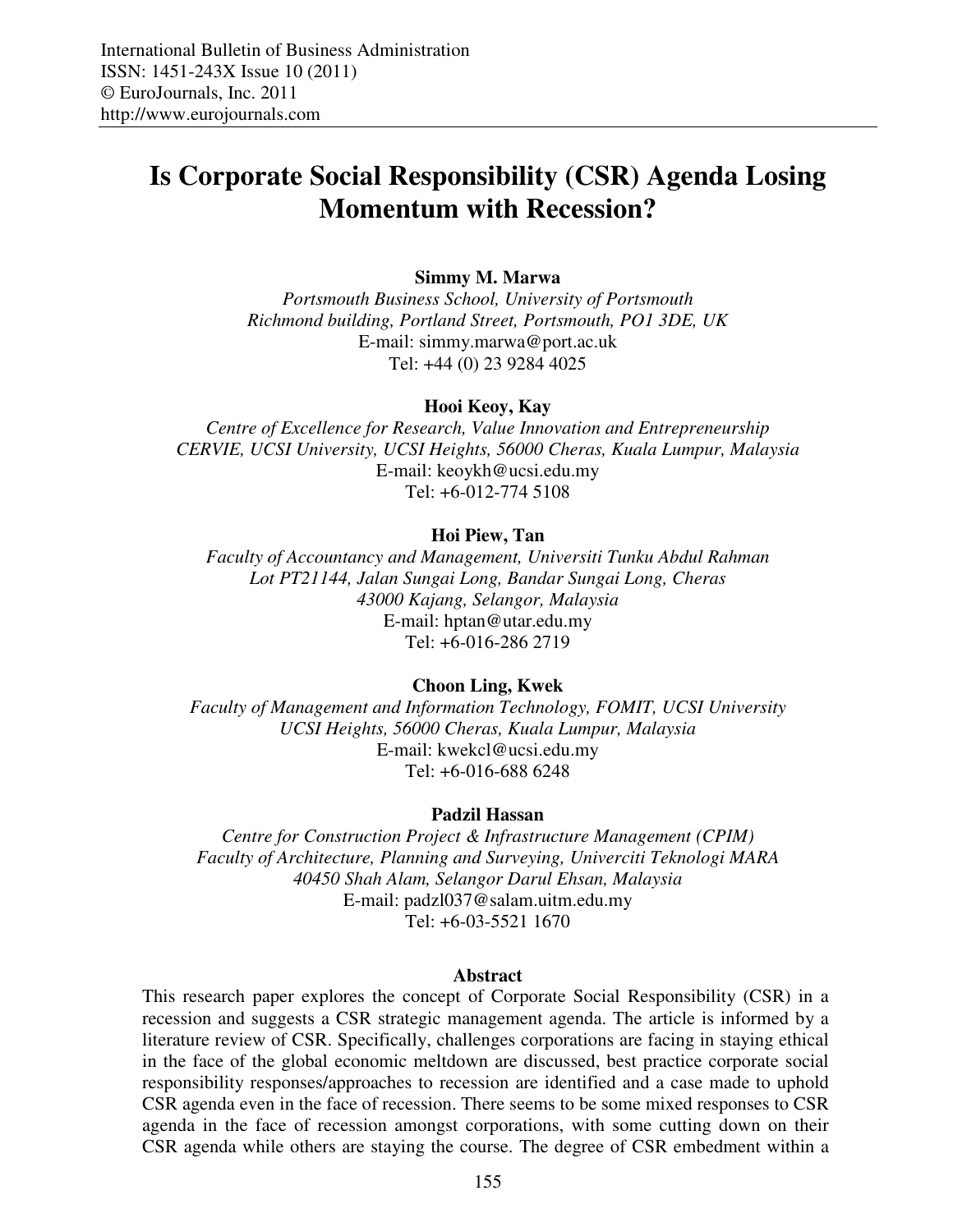corporation, extent of exposure to recession, and management perspective about the role of CSR in a recession seems to determine the course. Overall, there is a strong appetite amongst industry leaders or those who see a business case in CSR to stay the course at least in the short run. The paper captures glimpses of the current CSR trend in the prevailing global economic meltdown, which is insightful and suggests a strategic management approach that has practical utility.

**Keywords:** Ethics, Morality, Corporate Social Responsibility, Management, Recession.

# **1. Introduction**

Recession is creating anxiety not only to corporations but also the vulnerable consumers who rightly point an accusing finger to the corporations for the current woes. Edwards (2002) aptly sums up this frustration by asserting that corruption is burning down the houses of some of America's largest corporations and ought to show that unrestricted capitalism is not good even to investors. So do businesses have a moral duty to their stakeholders? And how far can these businesses stretch this moral duty in the face of a recession? These are the twin issues being explored in this article. This inquiry is informed by a review of literature on Corporate Social Responsibility (CSR). Definition of CSR are varied in the extant literature, however, they share the common ground, in terms of importance of ethical management. The most comprehensive definition of CSR is defined by the World Business Council for Sustainable Development (WBCSD). According to WBCSD in its publication "Making Good Business Sense" states that "Corporate Social Responsibility is the continuing commitment by business to behave ethically and contribute to economic development while improving the quality of life of the workforce and their families as well as of the local community and society at large" (Holme & Watts, 2000). Specifically, challenges corporations are facing in staying ethical in the face of the global economic meltdown are discussed, best practice corporate social responsibility responses/approaches to recession are identified and a case made to uphold CSR agenda in the face of recession.

# **2. Morality and Business**

The immense power businesses wield over the overall being of the planet makes the issue of morality in business more important than ever (Liew, 2009). All business decisions have moral implications that must be considered. Business is personal because it directly affects our lives and our futures. It is also personal because each and every one of us can use it to choose the sort of world we want to be part of. Echoing similar sentiments Younkins (2009), suggests that businesses have a moral responsibility to all its stakeholders rather than shareholders only. Best practice examples like Google reinforces this thinking that is aptly captured in their motto – "don't be evil", which is a clear moral stance. Thus it is no longer good enough to say "business is just business", there is a price to be paid for every dollar we make or spend (Liew, 2009). Just as one chooses to be the person he/she is in life one can choose how their business or those they "patronize" acts. Thus as argued by Engeseth "in a world where consumers see their purchases as votes for a better world, "management by goodness", would be more than a phrase, it would be a competitive advantage (Liew, 2009). This explains why the likes of Grinnel (2006) contend that the price of integrity is constant vigilance by all stakeholders on corporate handling of their affairs. Reinforcing this position Robertson (2007) argues that corporations do have a responsibility to society because society grants them the license to operate, and in return it expects corporations to contribute to its overall well being. Corporations have a responsibility to their stakeholders, most usually thought of as customers, employees, suppliers, creditors, the community and often the environment, as well as their shareholders. There is thus a normative case for corporations to act responsibly, because "it's the right thing to do so" and there exists a business case that acting responsibly does also generate financial returns. Perry-Smith (2007) expresses similar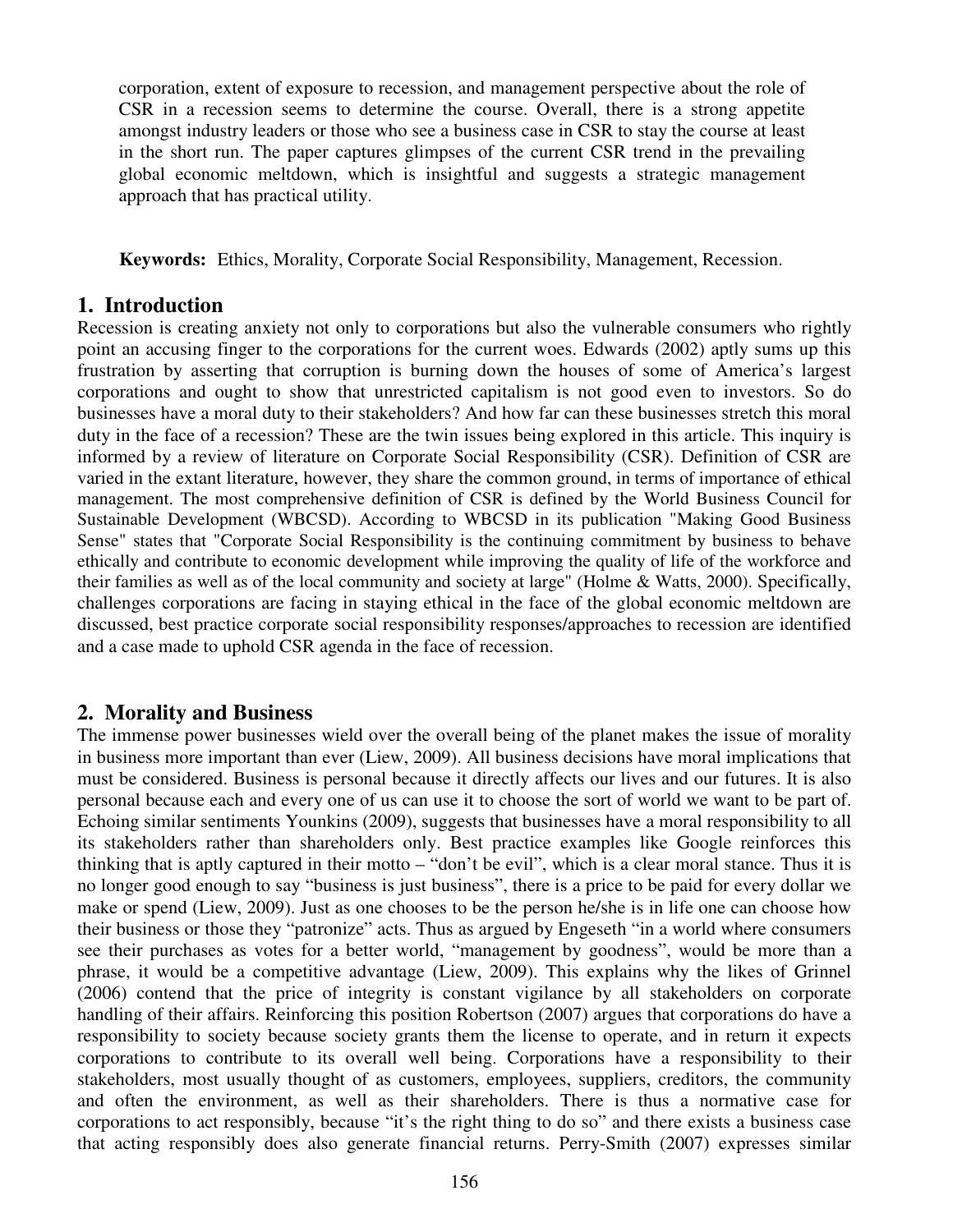sentiments and contends that several empirical case studies support the contention that building longterm reputational capital can help attract and retain employees and consumers, as well as social investors. Moreover, given that business is a social activity; social responsibility needs to be an integrated consideration. So, a socially responsible business is about conscious management of the social impact of its business – how it relates to employees, clients and its community (Liew, 2009). Similarly, Queen (2007) asserts that businesses do owe some responsibility to all its stakeholders. Though of course, Wall Street-driven results and concern for shareholders investment has caused a disconnect between corporate earnings, worker efforts and employee treatment. It follows therefore that organizations that are more respectful of employees and those that pay them better are more likely to get favours from those that they treat well.

Having made the case for socially responsible organizations, does this responsibility stretch beyond the "good time" to cover for recessionary periods? The following sections attempts to explore that question.

# **3. CSR in a Recession**

The current world economics is unstable. The World Bank has estimated that an additional 64 million people will be living in extreme poverty on less than US\$1.25 a day by the end of 2010 as a result of the global recession (http://www.ausaid.gov.au/makediff/gec.cfm). The growth in real average monthly wages declined from 2.8 per cent before the crisis in 2007 to 1.5 per cent in 2008 and 1.6 per cent in 2009 (http://www.guardian.co.uk/news/datablog/2010/dec/15/data-store-recession). Besides, International Monetary Fund estimates that the global economy contracted by 0.6 per cent in  $2009<sup>1</sup>$  and the implications of this have been severe for many. Economic growth in developing countries was only 1.7 per cent in 2009 compared with 8.1 per cent in 2007 (http://www.ausaid.gov.au/makediff/gec.cfm).The Paris-based Organization for Economic Cooperation and Development said gross domestic product is likely to decline by 0.3 percent in 2009 in its 30 member countries, with the U.S. contracting by 0.9 percent, Japan by 0.1 percent and the euro currency area by 0.5 percent (http://www.msnbc.msn.com/id/27694354/ns/business-stocks\_and\_economy/). Furthermore, the world slowdown hit exports and domestic demand hard in 2009, with Finland experiencing one of the deepest contractions in the euro zone, and will serve as a brake on economic growth in 2010. The slowdown of construction, other investment, and exports will cause unemployment to rise further from the 2009 level. The recession will leave a deep, long-lasting mark on general government finances and the debt ratio. It turned previously strong public finances into deficit within a year (http://www.eubusiness.com/europe/finland).

Apparently, there appear to be two predominantly opposing opinions on the future of CSR in a recession, some proponents observed that CSR will stay the course, while others thought otherwise. Skapinker (2009) alleges that it was an easier prediction to make that recession would end talk of corporate social responsibility. That easy prediction has turned out to be wrong. Stancich (2009) quotes McIntosh (2009) as suggesting that the immediate need for businesses to address climate change will continue to pull corporate responsibility from the periphery into mainstream, regardless of any economic slowdown. McIntosh (2009) argues that during recession, companies practicing corporate responsibility may have an advantage over those that are not. So, a downturn is unlikely to negatively impact companies' current CSR commitments, given that these companies will be unwilling to lose their established competitive edge. This position is reinforced by Vogel (2009), who is quoted by Stancich as arguing that the impact of a global slowdown on corporate responsibility investment will be modest because companies don't spend much on it anyway. There is therefore likely to be a shift away from green marketing campaigns and a refocus of managerial energy, without there being any major impact. Nonetheless, Vogel (2009) thinks that cuts will most likely occur in: payroll, green marketing, capital investments, research and development. Some even argue that during recession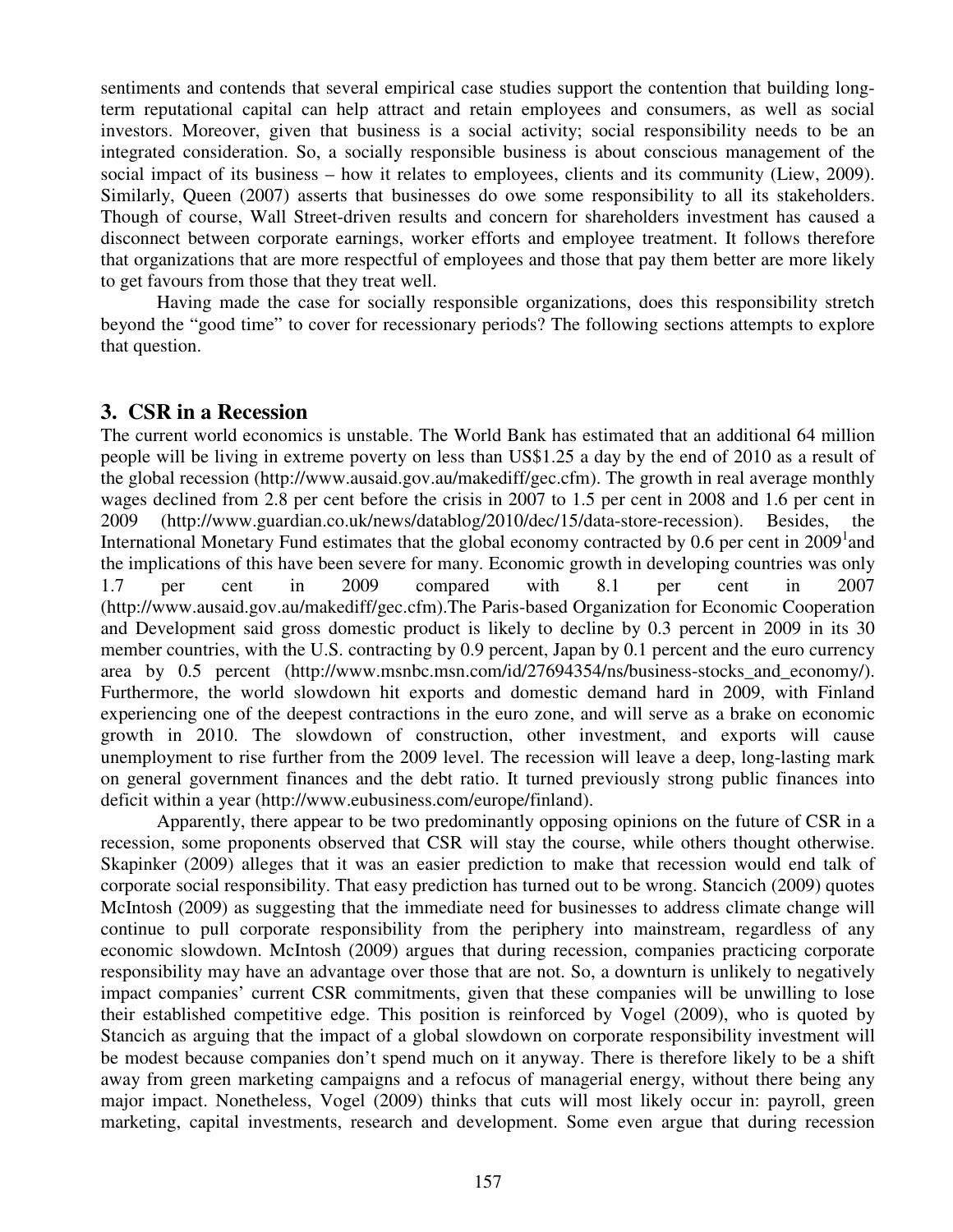companies practicing corporate responsibility may have an advantage over those that are not (Stancich, 2009).

Lamenting on CSR movement of the late 1990s and early 2000's, Winegarden (2008) argues that CSR was simply a fad – an expendable corporate distraction that companies entertain during "fat" times, but now things are different. Economic growth is faltering, consumer expenditures are plunging and corporate profits are in a free fall. In this bad economic environment companies cannot treat their scarce profits so nonchalantly and CSR fad will simply fade away like so many past management ideas. Nonetheless, Winegarden (2008) opines that the Obama administration is pledging regulatory support for CSR ideals and although historically, the influence of CSR has also shown that it ebbs and flows with the rise and fall of corporate profitability, things are likely to stay on course this time round. The Obama administration intends to force companies in the USA to implement many CSR ideals through excessive regulations and expenditure programmes. So any current de-emphasis on CSR is likely to be temporal.

Others like Environmentalleader (2009) see two major corporate social responsibility questions that will be faced during the economic meltdown:

- (i) Will consumers continue to pay a premium for ethical goods?
- (ii) Will CSR continue as a core activity or be jettisoned as a cost-cutting measure?

Thus, it is argued that whether a company engages in a CSR agenda or not will entirely depend on the answers to these questions. Interestingly, one thing manufacturers have going for them is the consumer believe that ethical brands, while more expensive, often present long-term savings and, depending on products, energy savings. Supermarkets, especially in the UK, have spent a lot of money building trust on corporate responsibility issues and are unlikely to cut down on their range of ethical products (Environmentalleader, 2009). Similarly, addressing climate change will continue to drive CSR into mainstream, regardless of the economy (Robertson, 2007). Thus, companies that have invested in CSR will be reluctant to lose their competitive edge. Moreover, companies that actively address environmental, social and governance issues tend to outperform others in a recession (Perry-Smith, 2009).

It appears that corporate social responsibility is now being redefined (Leon, 2008). The CSR landscape for the majority of businesses may never be the same again. Microsoft chairman, Bill Gates is for example quoted by Leon (2008) calling for a new form of corporate social responsibility, what he called "creative capitalism" where companies would spend money on projects that are socially desirable. Gates advocates a course where corporations will dedicate a percentage of their top "innovators" time to issues that could help out the global economy. This kind of contribution is even more powerful than giving cash or offering employees' time of to volunteer. It is a focused strategy of what a company does best. It's is a great form of creative capitalism, because it takes the brainpower and makes life better for the richest and dedicates some of it to improving the lives of everyone else. Thankfully, there are already a number of pharmaceutical companies like GlaxoSmithKline that are already putting their top innovators to work on new approaches to help the poor. Another example is Sumitomo Chemical, who have used its expertise to build a bed net factory that is donated. And many other companies in such sectors as banking, cell phone, food technology …etc, have followed suit.

There is growing skepticism regarding the question "how will companies embrace "**creative capitalism**" when they are already struggling to do corporate social responsibility that well? The answer to this question is partly provided by Franklin who is quoted by Leon (2008) arguing that CSR will continue to grow but the tough economic times might sort things out. It might force companies to do some hard thinking and fine tuning. Some pet projects with no obvious benefit for the business will be dropped, but thoughtfully, companies will keep a keener understanding that CSR efforts needs to be sharply focused – and require hard work and careful implementation, if businesses are to live up to the increasingly common mantra of "doing well by doing good".

Nonetheless, Bold (2009) contends that companies know that well thought out CSR programs is a worthwhile investment given that it's cheaper than advertising, and indeed companies engage in CSR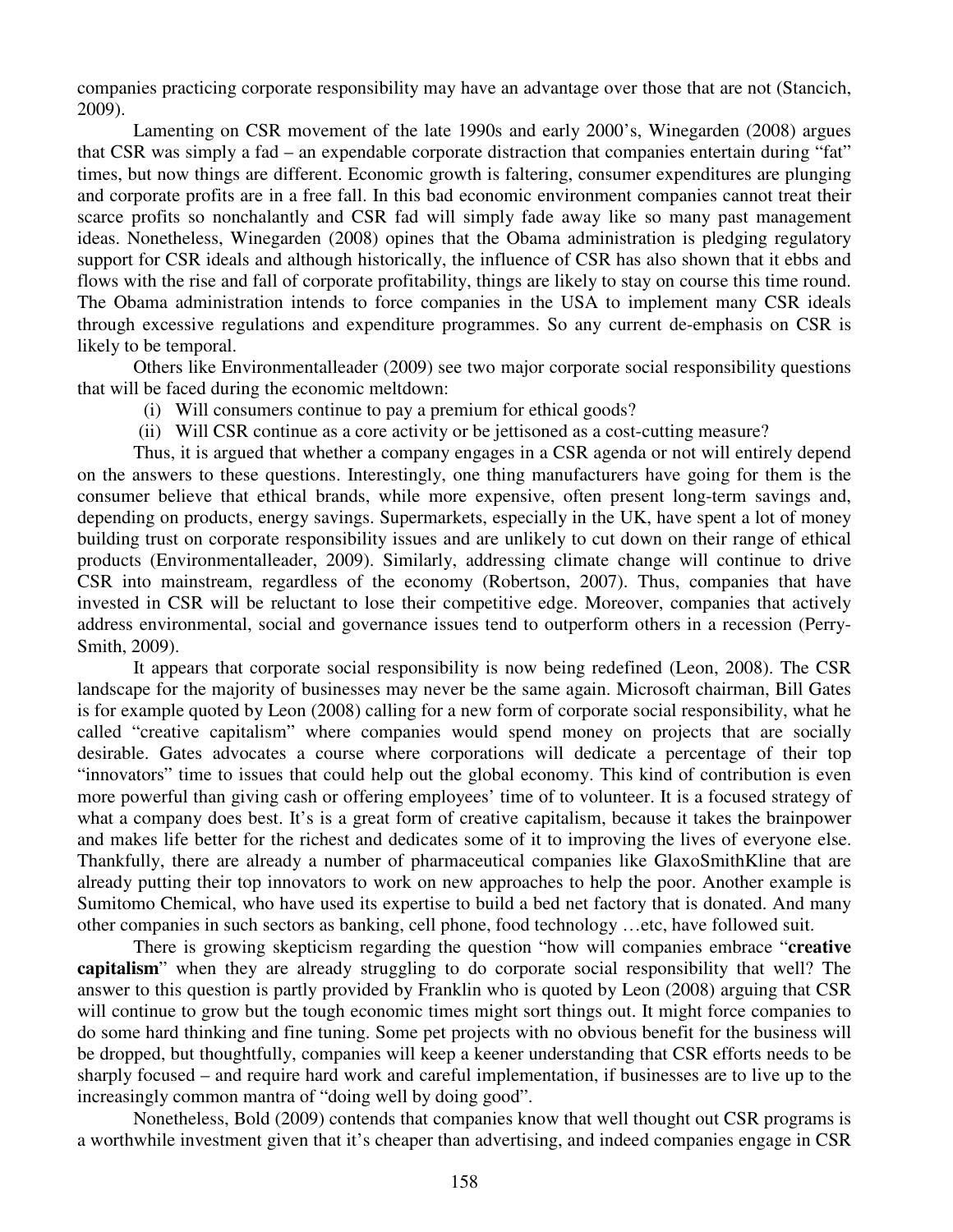because it delivers despite the challenges of measuring its impact or progress. Bold maintains that companies are still spending in CSR as a worthwhile course even in a recession because:

- **It can be cheaper** CSR that does not radically alter business models does not cost that much and can actually save money. Anyone from Boots to Wal-Mart agrees that going greener often saves money. Indeed therefore CSR can help the bottom line,
- **Reputation and transparency are still key** in fact they are now even more important. Stakeholders needs to know now that ever before what corporations are doing and transparency has never been on the cards like this time round,
- **Communities are feeling vulnerable** they are looking for local leadership on important issues. Companies are being challenged more than ever before to demonstrate that they are part of these communities by volunteering to help, not once but on a continuing basis,
- **Customers are worried** they are wondering who they can trust. Companies have to therefore continually engage with customers, reassuring customers with communications about anything from product safety to reliability and good service awards. These things matter and yes these things are part of a robust CSR,
- **Regulators are up in arms** many are happy to use the business world as scapegoats for their own poor regulatory incentives. So companies that demonstrate that they are still focusing on a bit more than just sales and cost-cutting can help reassure them that they care and may help them stop overreacting,
- **Green advertising has gone mainstream** people today care about green issues than ever before, more so if it delivers efficiency for them. So communicating well is still key and a green/efficient massage may still resonate well,
- **Newspapers are hungrier for copy that sells** and companies provide excellent cannon fodder for editors. Ethics related cutbacks, poor customer service and extended payment terms will start making news. Corporations are having to keep their eyes on internal programs and how they might go against their value statements to keep things consistent. No board wants to see panic, so re-iterating values in tough times may help keep things on check,
- **There is opportunity to gain trust** this is particularly true if others are cutting back. Companies will have to show that they can treat their customers, suppliers and business partners fairly, even when times are right, this could as well help them build a bank account of goodwill, useful when they really need it,
- **Thinking about the short-term future** recessions don't last long and companies are clearly seeing the benefits of not cutting back once this is over. They see the potential to crow in their CSR report,
- **Trim the fat** companies want to become more evident-based in their approach of CSR without upsetting partners who may go to the media in better times. So being more rigorous with CSR now will help them when things pick-up again.

Likewise, Hopkins (2008) argues that CSR holds a solution and provides the elements to the current global economic crisis, since in the first place CSR ideas were largely ignored by many of the financial players in the Western capitals. He avers that CSR is a strategic approach to managing a company and not simply an add-on as it encompasses all stakeholders' interests if properly conceived and deployed. So to sustain and redefine CSR strategies in the face of recession, corporations should understand that:

• **CSR can help** – A major stakeholder of a firm is its employees. CSR does not imply that downturns should not be prevented, what it implies is that companies must make efforts to organize layoffs in a socially responsible manner. This could include early warnings, counselling, re-training, temporal financial assistance …etc. The tendency of some companies to give immediate notice is unacceptable, distressing and can be counter-productive once hiring starts again. There is no doubt there is unequal power between companies and employees and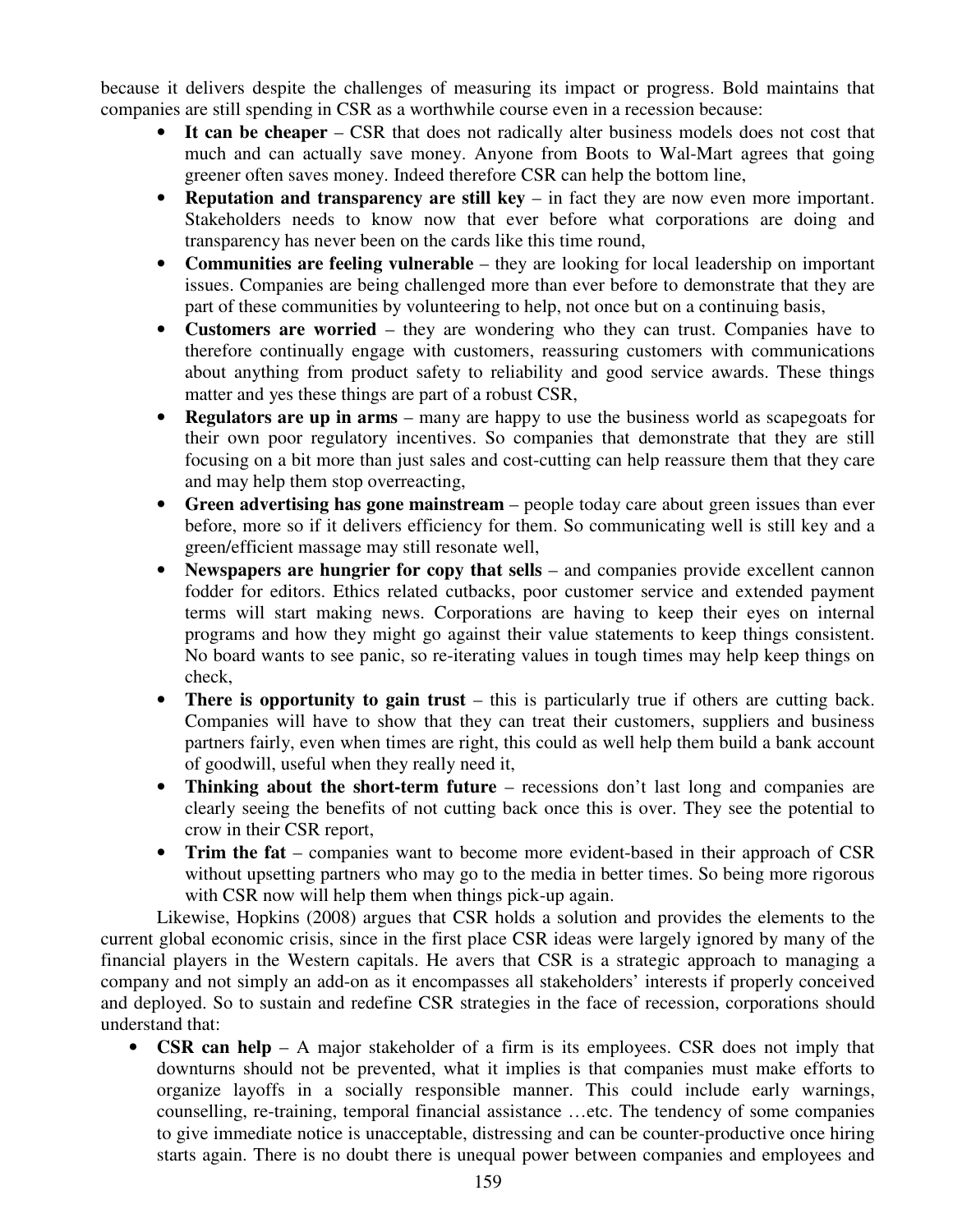the later are vulnerable and requires a lot of support over this period of uncertainty and companies will do well to lend a hand,

- **CSR urges transparency** corporations are being encouraged to report of activities that are off the balance sheet. Keeping all stakeholders informed is again currency as the acceptable way to do business today,
- **CSR has a positive impact on the intangible assets** investing in CSR is not simply a cost, but also a market opportunity. Assets such as reputation and knowledge networks can turn into a souring market value and a competitive advantage,
- **CSR has a long term effect on improving a company's bottom-line** there is certainly a positive link between social and financial performance especially when looking at the increased relevancy of the intangible assets of a company. These turn into a source of market value and competitive advantage overtime.

Regrettably, it doesn't look like CSR agenda is a survivor in all cases. Benerji *et al*. (2008) argues that it is likely to be one of the casualties of economic crisis. In a survey they conducted 40% of respondents said their industries won't be able to accomplish as much as they expected with respect to energy efficiency, the environment and community services. The pullbacks will be especially pronounced among transportation and energy companies with respectively 51% and 47% of respondents in those industries saying CRS agenda will be delayed. This is troubling because those are two of the industries in which broad environmental or community-oriented initiatives were expected to have the biggest impact. Moreover there is little correlation between financial strength and optimism about CSR agenda; 28% of respondents at financially strong companies said CSR agendas in their industries will be affected by a downturn. Likewise Radcliffe (2009) argues that in many companies CSR is fragile – only on the agenda when things are comfortable. CSR spending is often lumped in with marketing budgets, HR and training programmes, innovation budgets, research activities and other non-core activities, and it is here that that cuts will be made.

On the flip side, though some say recession may be a catalyst that drives ethical business into the mainstream, as consumers and companies turn to energy-efficient practices and products as a means of cost cutting (Skapinker, 2009). Nonetheless, McIntosh asserts that companies should be taking a long-term view of their practices. From a purely operative perspective, energy efficient strategies deliver cost benefits, whether it's an investment into wind turbines or energy efficient bulbs. Reporting and out-word looking strategies such as greater stakeholder engagement, have also been proven to deliver a competitive advantage, the benefits of which are greater brand royalty from both consumers and investors, and more finely tuned risk strategies.

### **4. Best Practice Examples**

The CSR cuts aside, there is ample evidence that CSR is a survivor even in a recession. As Delevingne, (2009) report indicates, while companies costs cuts and social responsibility may seem like an easy target, many others are staying the course and in fact sustaining their investments in CSR. Big names are sticking with the programme. Intel for example in January 2009 launched the "Small Things Challenge", a commitment of up to \$300,000 to the education and development in countries of Afghanistan, Cambodia, Haiti, and Uganda in partnership with non-profit groups. The company further pledged \$100M in 2009 towards global education programs from the Intel Foundation where \$1b has already been applied in the past decade towards green investment and energy conservation. Craig Barrett, Intel chairman argues that "you can't save your way out of recession - you have to invest your way". Hence, Intel is relooking its CSR activities in pretty much the same way as during good times. Other proponents of CSR like General Electric, PricewaterhouseCoopers and Wal-Mart are sustaining or expanding their commitment at least for now. For them CSR is a nearly recession proof commitment because it's become so main stream such that the reason to back off is unthinkable in the near future. Nonetheless, commitments to CSR are not recession-proof, and even the most committed are no doubt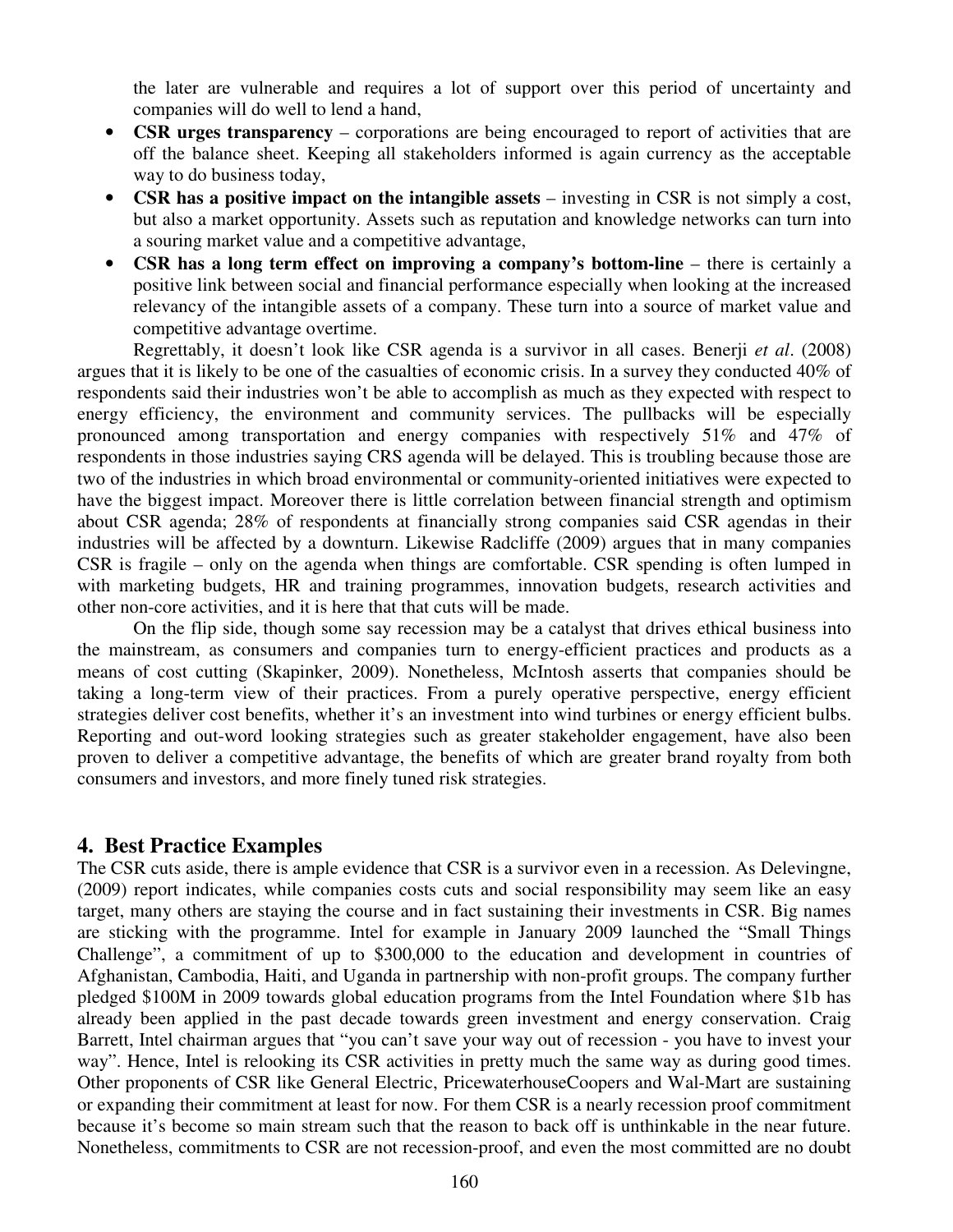going to look for ways to cut costs. To be sure some companies are revaluating their efforts. Many will likely reduce their commitments to matching – grant programs for employee charitable giving, disaster relief funds, or business units focused on sustainable investments. For example Ford Motor Co. is reducing its funding for corporate philanthropy by 40% from last year. Citigroup has reduced its corporate responsibility – focused staff along with job cuts across the company and American Electric Power has slowed environmentally-friendly projects like wind farm in Indiana and a natural gas fired power plant in Ohio.

Boston College's Centre for Corporate Citizenship also found out that CSR has a staying power. 50% of the companies believed that corporate citizenship will become more critical to corporate reputation and business success and less than 10% forecast a lesser role. Another tally by Business for Social Responsibility, a business network found out that 43% expect CSR budget to go unchanged although 31% said it would decrease. Starbucks is also taking a similar long-term approach and has in the past invested heavily in CSR although with declining stocks, perhaps this course may not be sustained this time round (Delevingne, 2009).

Similarly, Stancich (2008) found out that as companies struggle to improve their reputations, CSR is being granted a new lease of life. Currently 81% of the FTSE 100 companies were producing stand-alone reports on CSR, sustainability, environment or related issues, while 56% of companies listed in the FTSE have adopted clear environmental issues. Skapinker (2009) says that Mars, the world's biggest confectionery company has announced that its entire cocoa supply will be produced in a sustainable manner by 2020. Mars will work closely with the Rainforest Alliance, which encourages farmers to preserve their environment. Likewise, Cadbury, the UK confectionary group has announced that all the cocoa in Dairy Milk, Britain's biggest-selling chocolate would be certified by Fairtrade, the organization that works to ensure a minimum price for farmers. These two chocolate makers were preceded by Wal-Mart, the world's biggest retailer, which told a meeting of 1000 Chinese suppliers last year that it would hold them to strict environmental and social standards, the downturn withstanding.

Even in Africa best practice CSR are making headlines even in the face of recession. Safaricom (the Kenyan telecommunication giant), which broke new grounds in CSR initiatives in 2004 (Abdy, 2005) recently announced a budget of \$2M towards several projects in the field of environment, education and health (The Standard, 2009). The company is credited by corporate watchers as having set a revolution through its idea of keeping an annual corporate social responsibility scorecard, which is a first in the corporate scene in Africa (Abdy, 2005). Safaricom is also winning accolades for launching a community phone service that has lifted tens of thousands of unemployed Kenyans out of grinding poverty (Daily Nation, 2009). Webb (2006) also cites the case of SABMiller (the South African brewer) as another shining example of CSR in Africa. SABMiller are reputed with having set– up such initiatives as: discouraging irresponsible drinking, using less water while brewing more beer, reducing energy and carbon footprint, increasing recycling and reuse, moving towards zero waste operations, having supply chains that reflect company values and commitment to sustainability, bringing benefits to communities, respecting human rights, reducing the impact of HIV/AIDS and reporting honestly and openly.

In Japan too CSR seems to be staying the course. AsiaCSR (2009) reports several initiatives that suggest that CSR is on course. The Asahi Company, one of Japan's major newspaper companies and the Forrest Culture Association in March 2008 released a list of 100 villages that are rich in nature and considered to be of greater value to pass down to future generations. These villages will be introduced to the media and at events in order to promote their biodiversity and encourage more thought about global warming prevention and sustainable use of natural resources. The Ecocap Movement, a Japanese non-profit organization (NPO) in Yokohama has since 2007 been engaged in the donation of polio vaccines to children in developing countries through the collection and sale of plastic bottle caps to recycling companies. Similarly in January 2009 Mazda Corporation introduced the world's market application of single non-catalyst technology in automobiles aimed at cutting down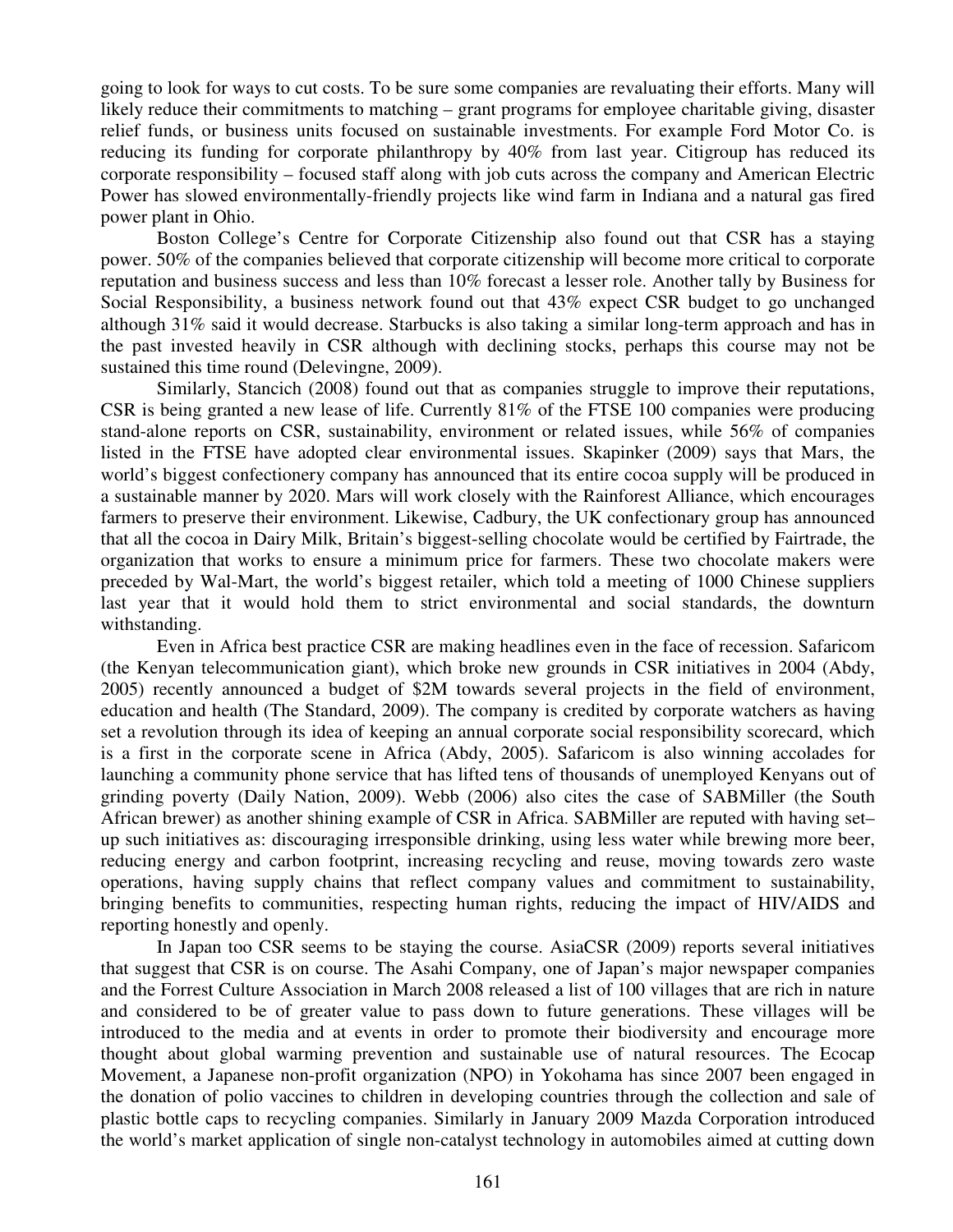the amount of precious metals used in motor manufacturing and the effectively purifying vehicle exhaust gases.

In sum, these resolutions to invest in CSR are certainly backed with business sense and also the fact that consumers evidently are willing to buy what they see as ethically sourced (Bold, 2008). This is the key to companies' stubborn adherence to corporate social responsibility. They have worked out how to make it pay. Many of their initiatives help to cut costs or sustain supplies. They allow customers to continue to regard them as ethical during difficult times. CSR initiatives also help companies to improve their public reputations at a time when business is widely held to be responsible for the downturn.

# **5. Strategic Management of CSR in a Recession**

If CSR is to bear any substance in a recession, then companies must strategically reposition their CSR agenda, putting a strong business case in the fore and locking in all stakeholders in this agenda. Narrating his experience with BSR (Olson, 2008) argues that strategically managing CSR during tough times requires a bold and aggressive approach. Similarly, Radcliffe (2009) asserts that businesses must prioritize CSR in the face of recession. The duo suggests the following as effective strategies to keep CSR agenda a priority in corporations:

- **Become more strategic** making an economic case for CSR investment will be more important than ever. Projects should be able to demonstrate clear returns and value for money. This means more focused targeting of projects and using new tools for evaluation so as better measure project impact. Every company should be able to include a CSR value so as every investment decision is based on sustainability criteria,
- **Sharply align CSR efforts with core business objectives** which CSR activities can be "dialed-up" to support the company's cost-saving efforts, which programs help manage the employee and reputation related challenges that often come with a downturn? Companies from 3M to Wal-Mart credit their CSR-related efforts with total cost savings worth several thousands of million dollars. So to take advantage of CSR opportunities, companies should make sure their portfolio is broad enough to encompass activities that contribute to tangible-and materialbusiness success. Conducting a formal materiality assessment of company's CSR issues and efforts will help as done by GE and AT&T. In such cases CSR agenda has been clearly focused on two or three key themes that directly support broader corporate priorities.
- Always be ready with clear and compelling measurements of CSR benefits CSR's tangible and intangible benefits are important drivers of success in CSR at the best of times. When business is bad, it can make the difference between continued internal support for CSR efforts versus having them cut back or eliminated altogether.
- **Think R&D** CSR is about capacity-building that sustains and increases the value of the core assets – products, people and trust in brand. Indeed best practice companies like GE, Norvatis and Toyota have been hailed for finding ways to increase R&D spending including in new CSR initiatives during hard times. Employees and other stakeholders will notice this and it is during hard times that corporate values show through and loyalties are built,
- **Build brands through total wealth creation**  companies should develop brands based on maximizing the wealth of stakeholders through effective community investment and pro-poor development projects, to foster respect for the brand during a period of financial hardship. Cutting projects, leaving people vulnerable and not following through on CSR initiatives will face a backlash. Brand respect should be maintained even if new methods and innovative projects must be found to do so.
- **Develop environmental projects focusing on economic exclusion** as environmental issues are pushed of the media to be replaced by tales of financial crisis, so green CR initiatives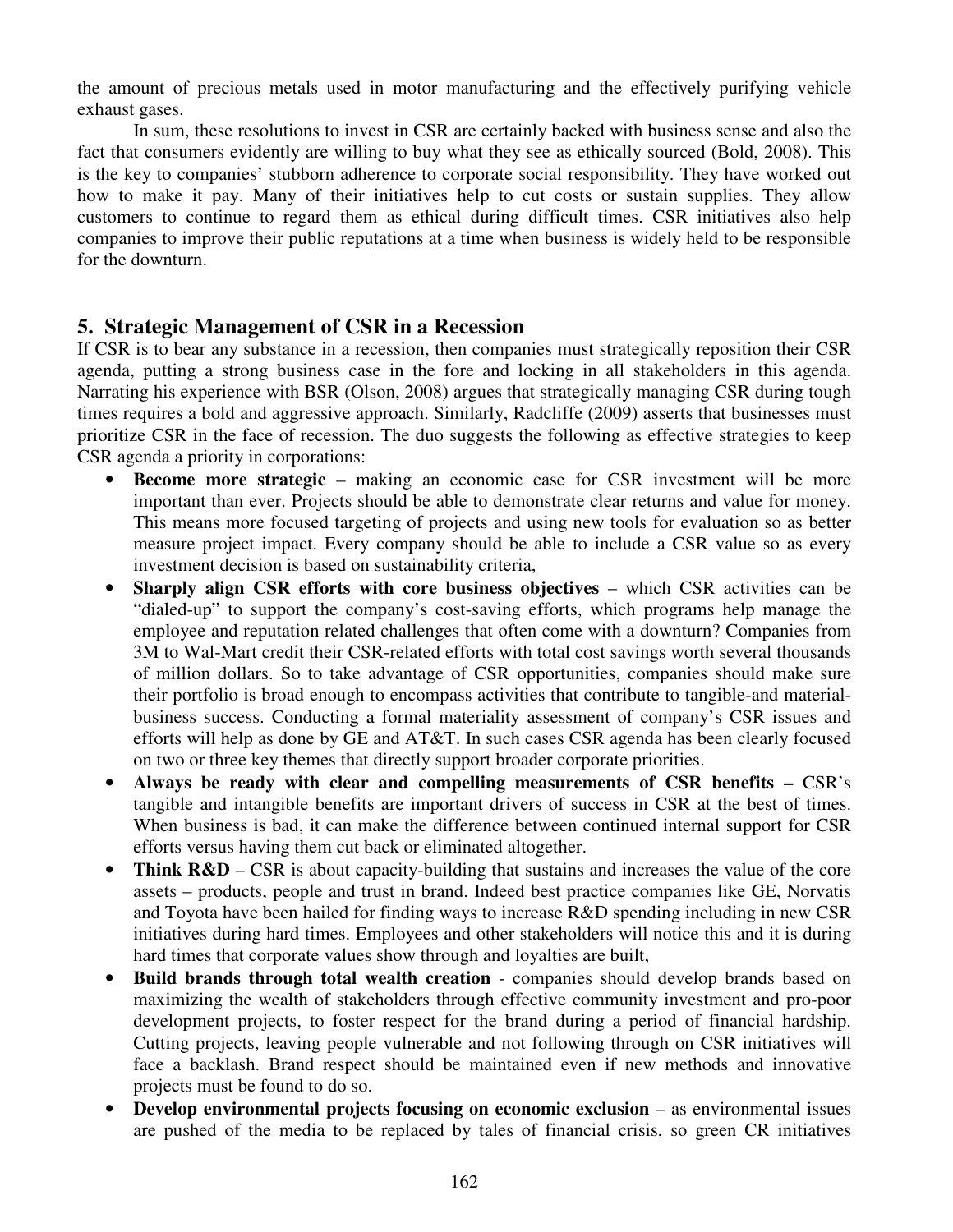should refocus in order to maximize their impact. Environmental issues should seek to be more inclusive or target economically deprived areas,

- **Focus on government accountability** with the demise of laissez-faire attitude towards much corporate activity, scrutiny will increase from government, shareholders and the media. So increased accountability must be a central part of a company's agenda of moving forward.
- **Build partnerships across important business units and functions –** CSR is by nature, radically cross-functional. Business units and functions that are the primary drivers of value creation in a business need to be involved. Most of the top CSR issues and opportunities can be properly assessed and addressed only by cutting through the "silo" structure prevalent in large companies. In building partnerships, companies may find allies where they least expect them. Similarly Radcliffe (2009) argues that such partnerships must be seen to be effective. Increasing government involvement can ease project funding demands and help fit better into integrated national strategies and involving NGO expertise can be beneficial for both the company and the NGO and will provide credibility for activities.

Stancich (2008) argues that at its best, CSR can be a strategic management tool that can lead organizations through the current economic downturn and help them to come out the other side better and more robust businesses, where many traditional business tools will fail. At its heart it's about risk minimization, and opportunity provision: key ingredients for successful business, and ideally central to core organizational values. Importantly, Leggatt (2009) sums up the findings of a recent research by Shoppercentric which suggests that the recession is forcing British shoppers to stop and reconsider where and how they shop, and this observation could as well be generalized to apply globally. The current situation is forcing shoppers to confront their past excesses, and many of the cost-cutting strategies they are learning as a result are likely to remain with them once the downturn ends. So simply creating a brand, giving it a strong promotion and hoping for the best will no longer be enough, what retailers and by extension all businesses will need to understand is that shoppers are looking for support through the bad times and CSR is the way to do it. Likewise, Nussbaum (2009) lists 10 worst innovation mistakes that companies shouldn't commit during recession one of which is cutting back on their CSR activities wholesale. It may well be that as rightly argued by Radcliffe (2009) company that are well run and manages their CSR agendas well are more efficient in their own right and may actually be better at managing risk and may even outperform others in a recession.

In a nutshell, this paper set out to explore the question of whether CSR can be sustained in a recession and the paper has demonstrated through a review of current literature that indeed CSR is a survivor, albeit in the short run although some corporations are increasingly reviewing and modifying their CSR agenda with time.

## **6. Conclusion**

Stemming from the credit crisis, one major impact of the current recession is that there has been a wholesale loss of trust in large business, especially the financial sector, and cutting down on CSR isn't the way to heal the wounds and regain consumer trust. Customers are wondering who they can trust. Companies have to therefore to continually engage with customers, reassuring them with constant communications about anything from product safety to reliability and good service awards. These things matter and yes these things are part of a robust CSR. Businesses must realize therefore that that short-term thinking in a recession can lead to the false belief that investments in people and training can wait, that corporate social responsibility can be put on the back burner, but not so, now is the time to invest truly and authentically in the people in the corporate responsibility and in communities. Nonetheless, those businesses that still see environmental and social performance as largely divorced from their core business model and overall reputation are more likely to cut back in these tough times. But leadership on CSR is not like a spigot that can be turned on when things are going well. Regaining trust and pushing the reputation to the forefront is going to be a key challenge in order to maintain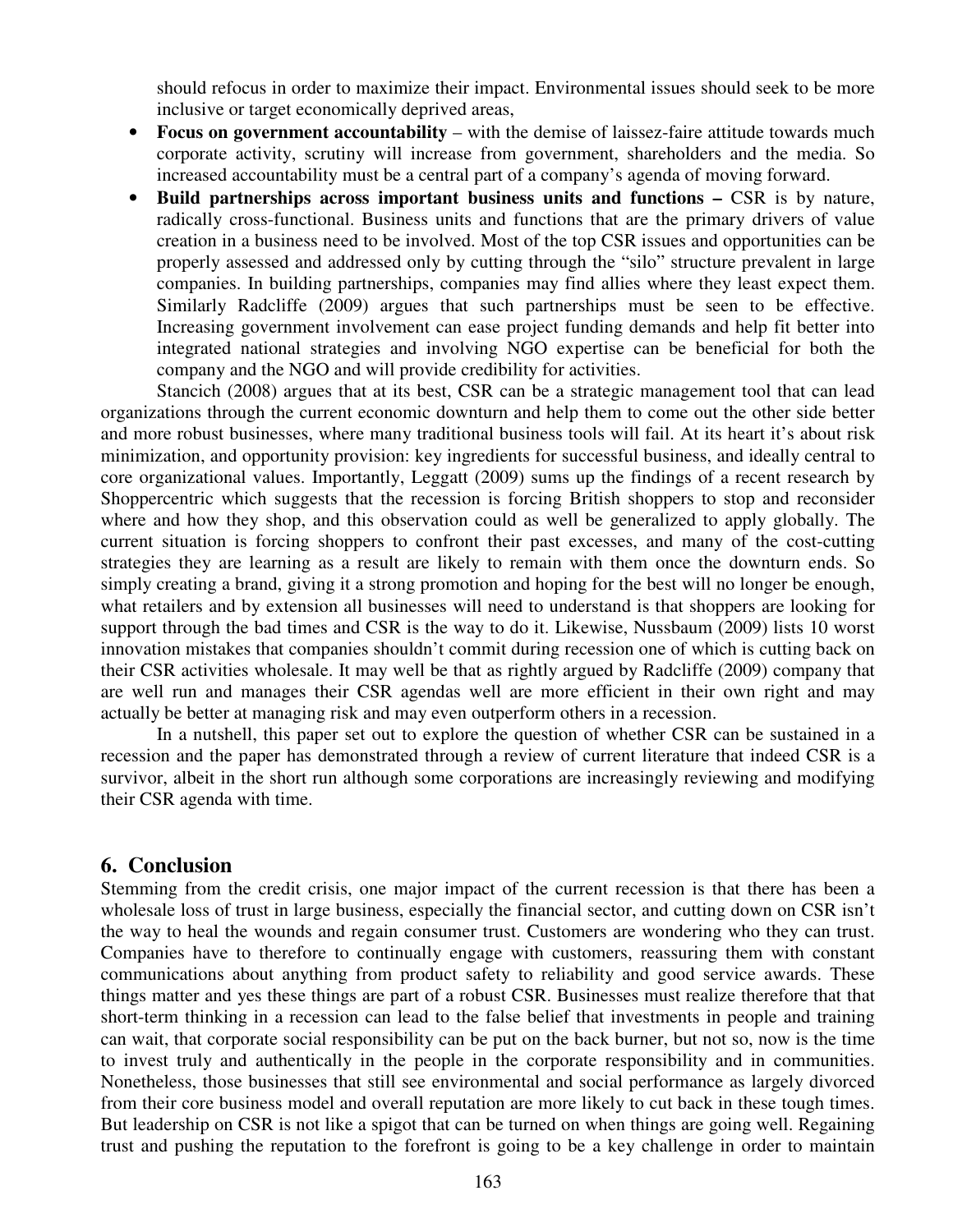corporation ability to operate successfully in most markets. This is where transparency and reporting will be paramount. Having something to shout about will be the cornerstone of any strategic reconnection with dissatisfied or mistrusting customers. In times of recession, sustainability and CSR should take account of the traditional corporate concerns of maintaining cash and liquidity, reducing debt and salvaging working capital and managing costs more efficiently. So by making CSR strategic imperative; companies can also multiply its impact globally. Yes recession is around the corner but businesses must prioritize in the face of recession, so as CSR and sustainability is not swept aside. While the portion of consumers and companies taking ethics seriously remains a minority, an increasing body of evidence indicates that it will continue to grow as society addresses climate change. And so it appears that, recession or no recession, ethical consumerism and ethical business are here to stay.

### **References**

- [1] Abdy, R. (2005), "Upwardly mobile", Ethical Corporation, http://www.ethicalcorporation.com, visited May 14, 2009.
- [2] AusAID (2010), "AusAID's response to the global recession", http://www.ausaid.gov.au/makediff/gec.cfm visited December 20, 2010
- [3] Benerji, S., McArthur, N, Mainardi, C, and Ammann, C. (2008), "Recession Response: Why companies are making wrong moves", Booz&co., December 11.
- [4] Bold, A. (2009), "Corporate social responsibility in a recession, 10 reasons to keep doing it....", http://www.ethicalcorp.com,visited May 7, 2009.
- [5] Daily Nation (2009) "Business Week, Nation Newspaper, 12<sup>th</sup> May, http://www.nation.co.ke, visit May 12, 2009).
- [6] Delevingne, L. (2009), "Surprising survivors: Corporate do-gooders"., CNNMoney.com, http://www.cnnmoney.com, visited May 5, 2009.
- [7] Dimireva, I. (2009), "Finland: Economy Overview", http://www.eubusiness.com/europe/finland visited December 20, 2010
- [8] Edwards, S. (2002), "Business Morality", http://www.geocities.com visited May 6, 2009.
- [9] Environmental leader (2009), "Will Recession Derail your CSR Efforts?" http://www.environmentalleader.com, visited May 7, 2009.
- [10] Evans, L. (December 16, 2010), "Global wages: the global recession brought home", http://www.guardian.co.uk/news/datablog/2010/dec/15/data-store-recession, visited December 20, 2010.
- [11] Experts: Developed world is in recession", (2008), http://www.msnbc.msn.com/id/27694354/ns/business-stocks\_and\_economy/, visited Dec 20, 2010.
- [12] Grinnell, J. (2006), "Morality in Business", Business Leader, November 2006, http://www.businessleadermagazine.com, visited May 6, 2009.
- [13] Holme, R., & Watts, P. (2000), 'Corporate social responsibility: Making good businesssense', World Business Council for Sustainable Development, pp. 1 -33.
- [14] Hopkins, M. (2008), 'CSR good for business even in a recession", December 2008 Monthly Feature, MHC International Ltd., http://www.mhcinternational.com, visited May 5, 2009.
- [15] Leggatt, H. (2009), "Is recession forcing consumers to change shopping strategy", BizReport, 2nd March, http://www.bizreport.com, visited May 5, 2009.
- [16] Leon, M. (2008), "CSR, Creative Capitalism and the Recession", SOXFIRST, http://www.soxfirst.com, visited May 5, 2009.
- [17] Liew, Z. (2009), "Do you own a moral business?", Flyingsolo, http://www.flyingsolo.com.au, visited May 6, 2009.